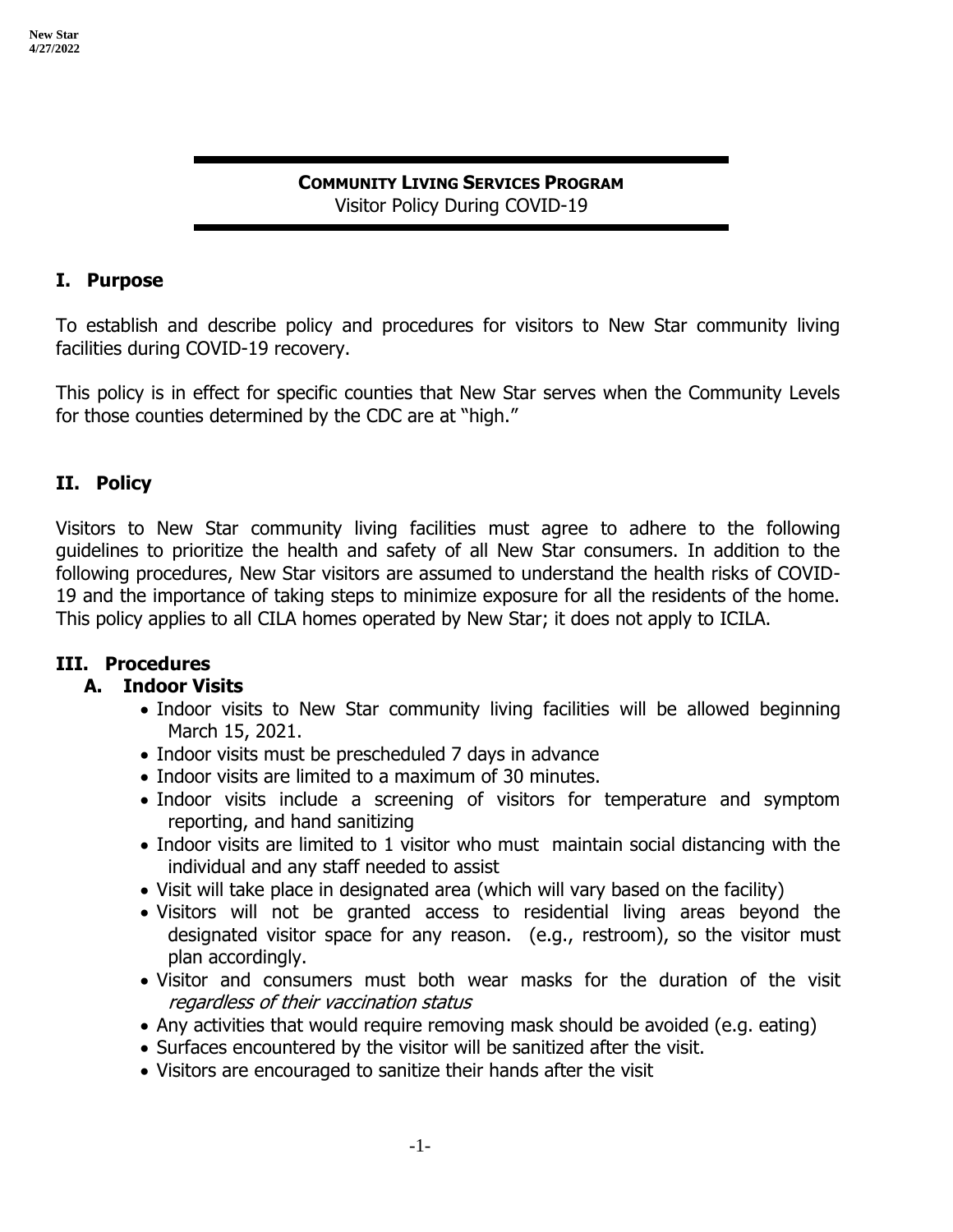# **B. Outdoor Visits**

- Outdoor visits must be prescheduled 48 hours in advance
- Outdoor visits are limited to a maximum of 1 hour
- Outdoor visits must include screening of visitors for temperature and symptom reporting, and hand sanitizing
- Outdoor visits are limited to no more than 2 visitors who must maintain social distancing with the individual and any staff needed to assist
- Visitors must not take individuals off the grounds
- Visitors will not be granted access to indoor areas (e.g., restroom), so the visitor must plan accordingly.
- It is preferable for visits to be contact-free. If contact does occur, it is recommended that the individual wash hands thoroughly and change clothes when returning indoors. Items such as wheelchairs or other touched items need to be cleaned and disinfected
- Hand sanitizer will be available to visitors and individuals before and during the visit
- Virtual visits (Facetime, Skype, Zoom, etc.) will also be available in lieu of or in addition to the current visitation options.
- Visits should take place in structured settings that encourage social distancing
- The outdoor area for the visit should not be entered or used until cleaned after the visit
- Any activities that would require removing mask should be avoided (e.g. eating)
- Visitors should plan to avoid sharing items such as balls, games, or craft supplies
- Visitors are encouraged to sanitize their hands after the visit

# **C. Visitors Rights and Responsibilities**

Visitor Rights:

- Visitors have the right to visit their loved one with notice as long as they follow proper safety precautions.
- Hand sanitizer will be available before and during the visit. We encourage the use of hand sanitizer before and during visits.
- Visitors have the right to be protected from the spread of the virus from other consumers at the home through enforcing social distancing.
- Visitors will always have the right to prefer virtual visits (e.g. Facetime, Zoom, Skype, etc.) if it better suits their needs.

Visitor Responsibilities:

- Visitors must agree to sign-in, have temperature taken, complete a health screening & use hand sanitizer upon arrival.
- Visitors must wear face coverings for the entire duration of the visit
- Visitors must agree to minimize physical contact when possible as decided as necessary by the team.